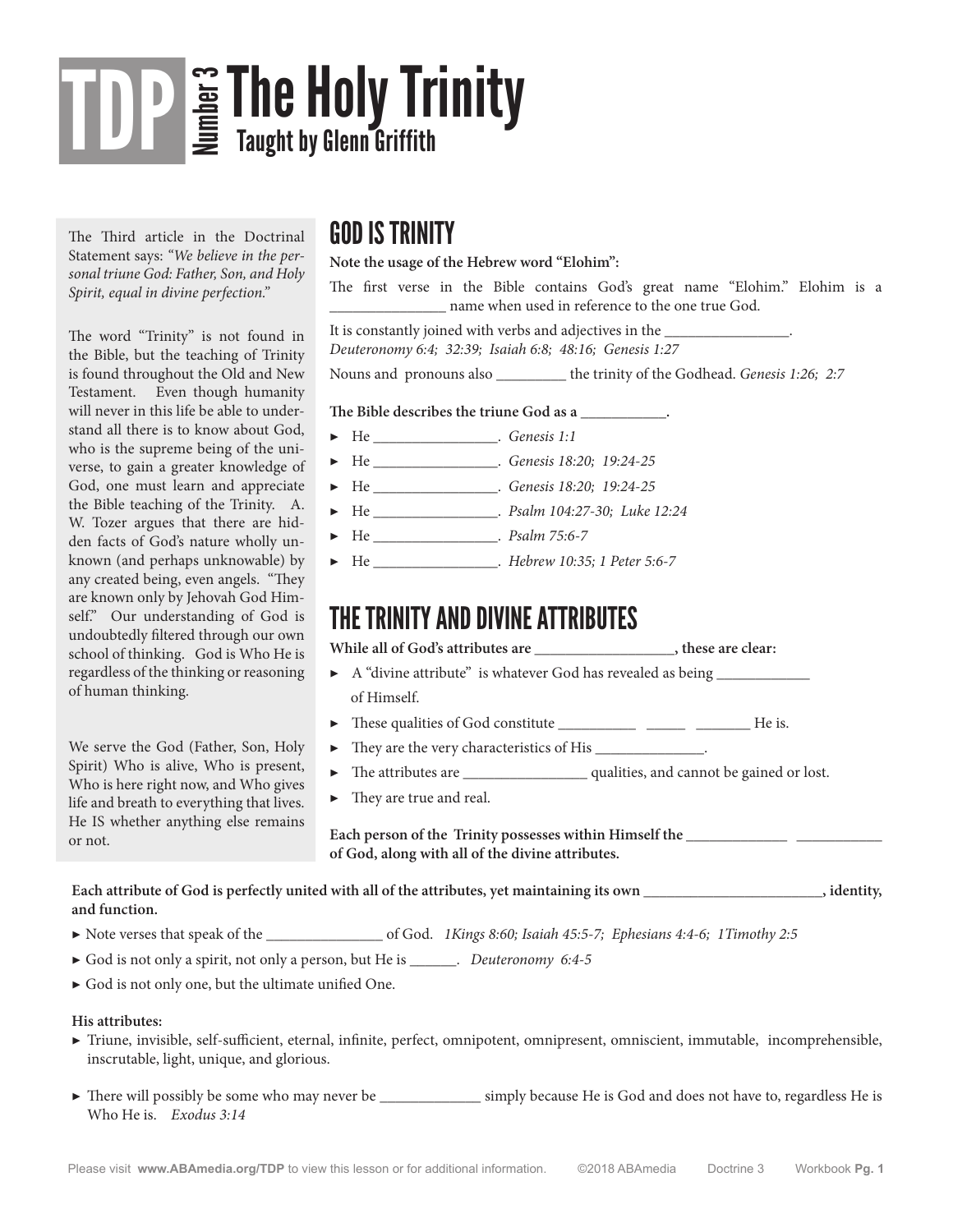# The Holy Trinity  $\boxed{\text{TP}}$   $\text{F}$   $\text{F}$   $\text{F}$   $\text{F}$   $\text{F}$   $\text{F}$   $\text{F}$   $\text{F}$   $\text{F}$   $\text{F}$   $\text{F}$   $\text{F}$   $\text{F}$   $\text{F}$   $\text{F}$   $\text{F}$   $\text{F}$   $\text{F}$   $\text{F}$   $\text{F}$   $\text{F}$   $\text{F}$   $\text{F}$   $\text{F}$   $\text$ Taught by Glenn Griffith

"There is only one God, but in the unity of the Godhead, there are 3 eternal and co-equal Persons, the same in substance, but distinct in subsistence (independent existence). God the Father is not to be viewed as 1/3 God. God the Son is not to be viewed as 1/3 God. God the Holy Spirit is not to be viewed as 1/3 God. *Warfield (James Or ed. International Standard Bible Encyclopedia Volume 53)*

Emery Bancroft defines Spirit nature. God is Spirit, incorporable, invisible, without material substance, without physical parts or passions, therefore free from temporal limitation. *Wilmington's Commentary on the Bible, Pg 453; Elementary Theology. Pg. 23*

The Father is God. *John 6:44; Romans 1:7; 1 Peter 1:2*

The Son is God. *Isaiah 9:6; John 1:1; John 20:28; Titus 2:13; Hebrews 1:8*

The Holy Spirit is God. *Acts 5:3-4b; Hebrews 9:14*

#### **Birth Death The Trinity in the Birth, Death, and Resurrection of Jesus Christ.**

- 
- 
- Holy Spirit: *Luke 1:30, 31, 34-35*
- ▶ Communicable attributes (partially understood and experienced in human existence.)
	- God is: , a person, righteous and just, sovereign, true, wise, good, Holy patient and long- suffering, a God of wrath, jealous, faithful, merciful, gracious, love.
	- We can ever be grateful that our great God: the Father, the Son, and the Holy Spirit are working for \_\_\_\_\_\_\_\_\_\_\_\_, and the good of the world itself. *Romans 8:26-28*

## THE TRINITY ILLUSTRATED

**The only distinction between the members of the Godhead are in the ways they \_\_\_\_\_\_\_\_\_\_ to each other in submission and to the rest of creation, their \_\_\_\_\_\_\_\_\_\_\_\_.**

- $\blacktriangleright$  Submission The Son is subordinate to the Father, yet \_\_\_\_\_\_\_\_\_\_\_\_\_\_\_\_\_\_\_\_\_\_\_\_\_\_\_ to the Father. The Holy Spirit is subordinate to the Father and the Son, yet fully equal with the Father and Son.
- ▶ In matters of mission It was not the Spirit that sent His Son to the earth, but the \_\_\_\_\_\_\_\_\_\_\_\_\_. It was not the Father, nor the Spirit Who became "\_\_\_\_\_\_\_\_\_\_" and died on the cross, but the Son. It was not the Father or Son who \_\_\_\_\_\_\_\_\_\_\_\_\_\_\_ the church at Pentecost, but it was God the Holy Spirit. *Acts 2:4; John 1:14; 14:16, 26; 15:26.*

#### **The Tri-personal form of being is far beyond our \_\_\_\_\_\_\_\_\_\_\_ to comprehend.**

- ▶ It should not surprise us that God, Who is eternal, should be incomprehensible to \_\_\_\_\_\_\_\_\_\_\_\_\_\_\_\_\_\_\_ beings such as ourselves.
- ▶ There is nothing in our experience that is \_\_\_\_\_\_\_\_\_\_\_\_\_\_\_\_\_\_\_\_\_\_\_\_\_\_\_\_ to God.
- $\blacktriangleright$  It has been stated in a way to help frail humanity to hopefully, better understand:
	- The Father is the \_\_\_\_\_\_\_\_\_\_\_ \_\_\_\_\_\_\_\_\_ of all things.
	- The Son is the \_\_\_\_\_\_\_\_\_\_\_\_\_\_\_\_\_ (accomplisher of the Father's plans).
	- The Holy Spirit \_\_\_\_\_\_\_\_\_\_\_\_\_\_\_\_\_\_\_\_\_ over all that the Father has planned, and the Son accomplishes.
- ▶ God is holy, pure, true, without sin, and \_\_\_\_\_\_\_\_\_\_\_\_\_\_\_ in all that He does.
- ▶ God is also love in the \_\_\_\_\_\_\_\_\_\_\_\_\_\_\_\_\_ sense of what love is or ever will be.

### THE DEITY OF THE TRINITY

A scriptural summary of the Trinity.

• Father: I*saiah 53:10* • Son: *John 10:18*

• Holy Spirit**:** *Hebrews 9:14*

- Father: *Galatians 4:4*
- Son: *Hebrews 10:4-7*
- 
- **The work of the Trinity in salvation.**

#### ▶ **God the Father:**

- The Father \_\_\_\_\_\_\_\_\_\_\_\_\_\_\_\_ and predestined us. *Romans 8:29a; 11:2; Ephesians 1:5, 11*
- He chose and \_\_\_\_\_\_\_\_\_\_\_\_\_\_ us. *Matthew 24:31; Romans 8:33; Ephesians 1:4; 2 Thessalonians 2:13; 1 Peter 1:2*
- He \_\_\_\_\_\_\_\_\_\_\_\_\_ and conformed us. *Romans 8:28-30*
- He \_\_\_\_\_\_\_\_\_\_\_\_\_\_ His Son to us. *2 Corinthians 5:19; 9:15*

Please visit **www.ABAmedia.org/TDP** to view this lesson or for additional information. ©2018 ABAmedia Doctrine 3 Workbook **Pg. 2**

#### **Resurrection**

- Father: *Galatians 1:1*
- Son: *John 10:17*
- Holy Spirit: *Romans 8:11*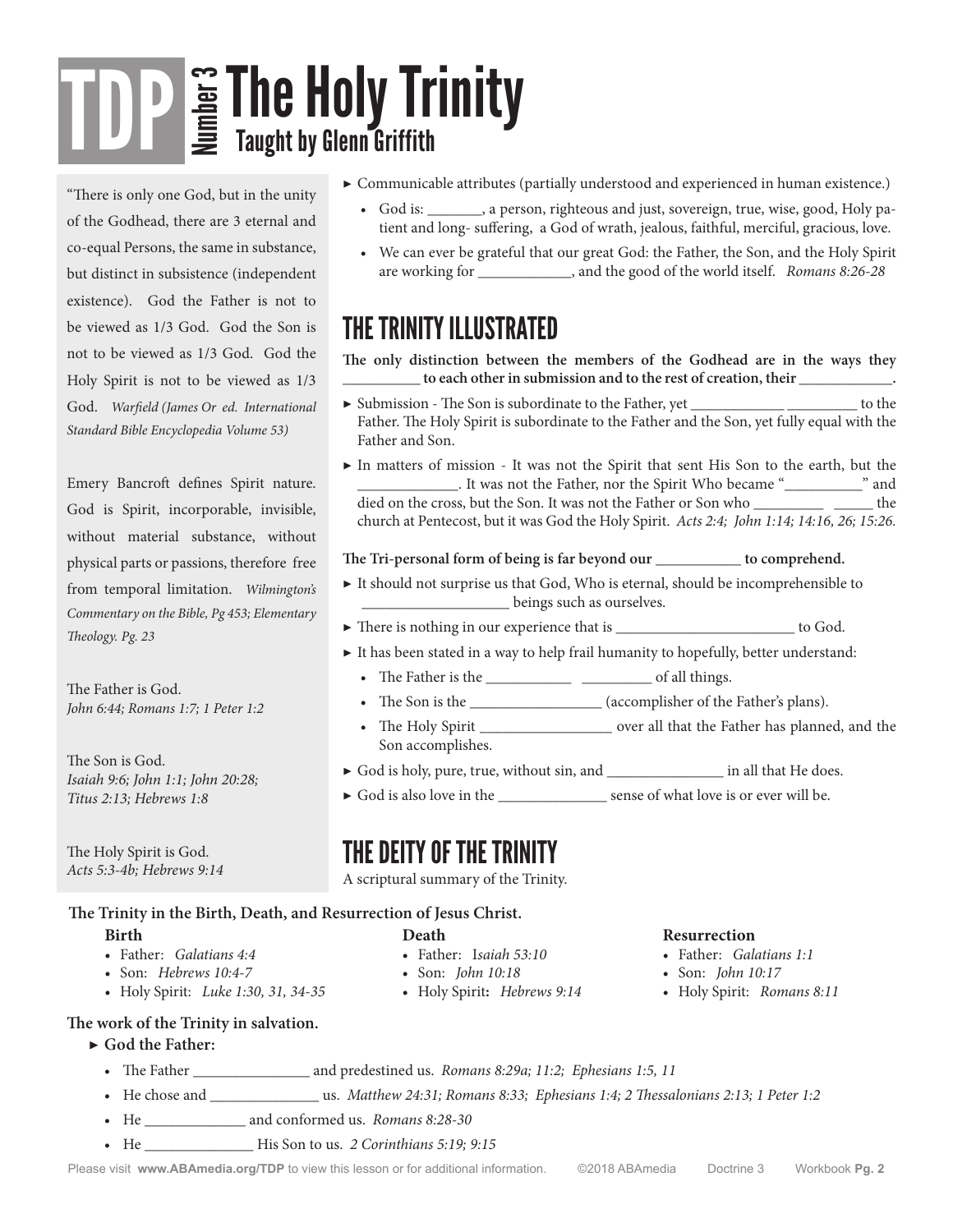## The Holy Trinity  $\boxed{\text{TP}}$   $\text{F}$   $\text{F}$   $\text{F}$   $\text{F}$   $\text{F}$   $\text{F}$   $\text{F}$   $\text{F}$   $\text{F}$   $\text{F}$   $\text{F}$   $\text{F}$   $\text{F}$   $\text{F}$   $\text{F}$   $\text{F}$   $\text{F}$   $\text{F}$   $\text{F}$   $\text{F}$   $\text{F}$   $\text{F}$   $\text{F}$   $\text{F}$   $\text$ Taught by Glenn Griffith

#### ▶ **God the Son:**

- Jesus \_\_\_\_\_\_\_\_\_\_\_\_\_\_. *John 12:45; 14:8,9*
- Jesus \_\_\_\_\_\_\_\_\_\_\_\_\_\_. *Luke 19:10*
- Jesus \_\_\_\_\_\_\_\_\_\_\_\_\_\_\_\_\_\_. *John 10:11*
- Jesus \_\_\_\_\_\_\_\_\_\_\_\_\_\_\_\_\_\_. *Romans 3:25-26*

#### ▶ **God the Spirit:**

- He \_\_\_\_\_\_\_\_\_\_\_\_\_\_\_\_\_, thus point us to Christ. *John 16:7-11*
- He fills the \_\_\_\_\_\_\_\_\_\_\_\_\_\_\_\_\_\_ sinner. *John 3:1-16*
- He empowered the \_\_\_\_\_\_\_\_\_\_\_\_\_\_\_\_ on the Day of Pentecost. *Acts 1:8; 2:1-42*

#### **Members of the Trinity's Love.**

- ▶ Father loves the Son. *Matthew 3:17; 17:5*
- ▶ The Son loves the Father. *John 14:31*
- ▶ God the Holy Spirit loves the Father and Son and in turn is loved by both.
- ▶ The Triune God loves the world. *John 3:16, 2 Timothy 2:3-4 , 2 Peter 3:9, Romans 5:8*

### CONCLUSION

#### **The entire Trinity is involved in redemption.**

The Father will set up the millennial kingdom and establish His Son as King. *Psalms 2:6; Isaiah 9:6-7; 16:5, Daniel 7:13-14; Luke 1:31-33; Revelation 11:15*.

Future judgment will be committed to the Son. *John 3:35; 5:22, 27; Acts 17:31*.

The Holy Spirit will usher God's children in before the very presence of the Father.

*Ephesians 1:17-18 "That the God of our Lord Jesus Christ, the Father of glory, may give to you the spirit of wisdom and revelation in the knowledge of Him. The eyes of your understanding being enlightened: that you may know what is the hope of His calling, what are the riches of the glory of His inheritance in the saints."*